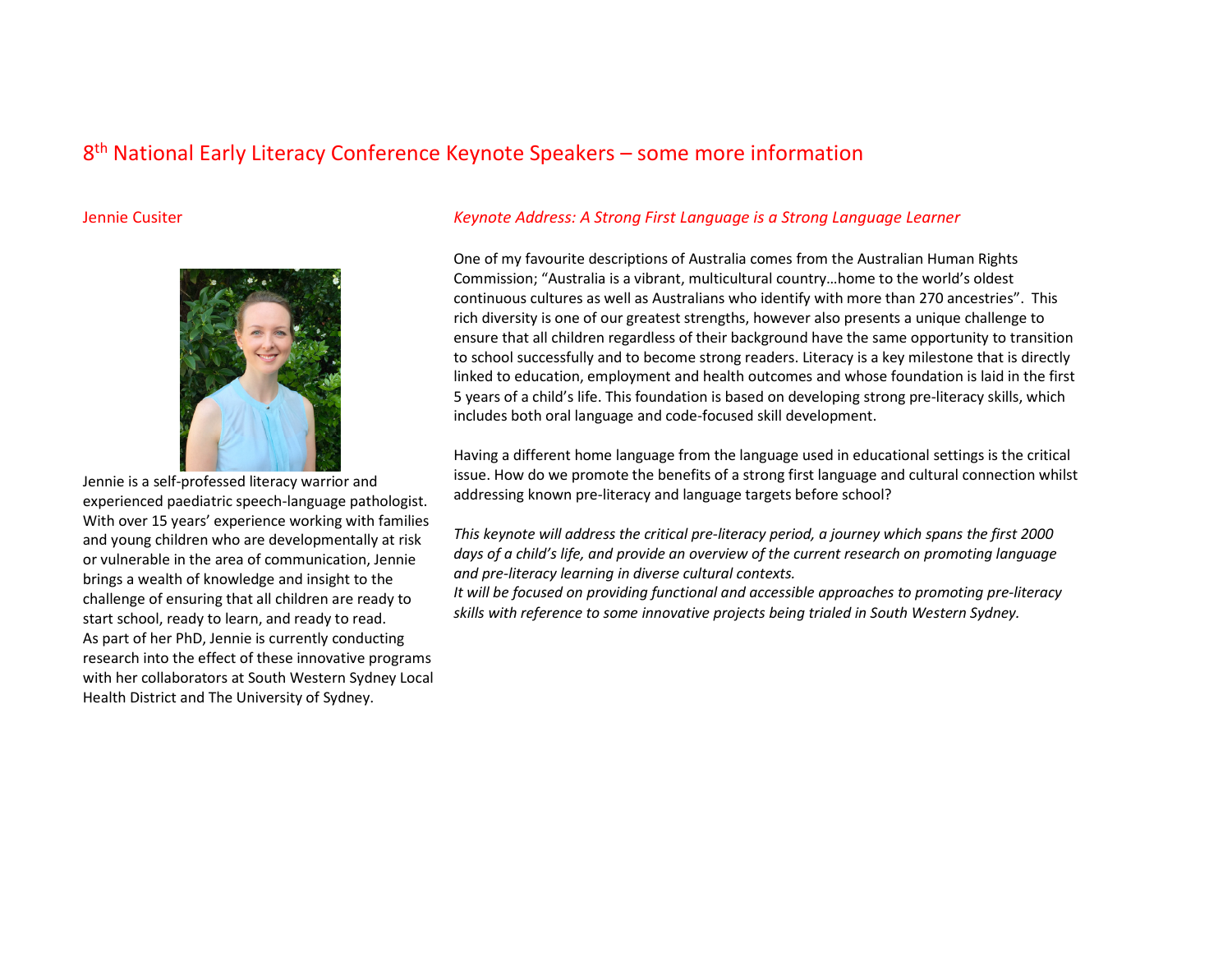### Rachelle Coe and Rosemary Signorelli

NSW Service for the Treatment and Rehabilitation of Torture and

Keynote Address: Creating culturally responsive opportunities to address the effects of trauma on early development for children and families with refugee experiences

This keynote address will discuss the impacts of trauma on the brain, and inform understanding of the family's culture and trauma, support for home language use, and the teaching of skills to enhance parent child interactions within the family through play. These can all positively impact the child's overall progression, literacy, and ongoing learning and also assist families to seek more specialist help when needed. Examples from practice with individual families and groups, and learnings from different communities, inform ways to ensure that services provide culturally responsive and traumainformed opportunities for early development.

Trauma Survivors (STARTTS)



Rosemary Signorelli



Rachelle Coe **Rachelle Coe** is a School Liaison Officer at STARTTS. Her role is to build the capacity of schools to support their students and families with refugee experience, with the aim of improving students' school environment and overall participation in learning. Rachelle has particular interests in the use of movement and play opportunities as interventions for children who have experienced trauma.

> Rachelle is an occupational therapist with experience working in the areas of school based occupational therapy, paediatrics and childhood disability in Australia, UK and Singapore. Throughout her career, she has held varied roles as therapist, educator, consultant, researcher and project officer.

 Rosemary Signorelli is the Senior Early Childhood Counsellor at STARTTS. She has extensive experience as a music therapist, psychotherapist and occupational therapist across the lifespan and different settings: in early childhood, special education, disability, trauma recovery, adult rehabilitation, and aged care.

Following community consultations about the needs of 0-6 year olds and their families from refugee-like backgrounds, Rosemary has written four song-story books called the Monkey Tales. These translated stories relating to trauma recovery and development are geared towards children and their extended family. Rosemary is currently creating another song-story about transition. Previously she published "Exploring Our World With Song – A Multicultural Songbook" for use in aged care.